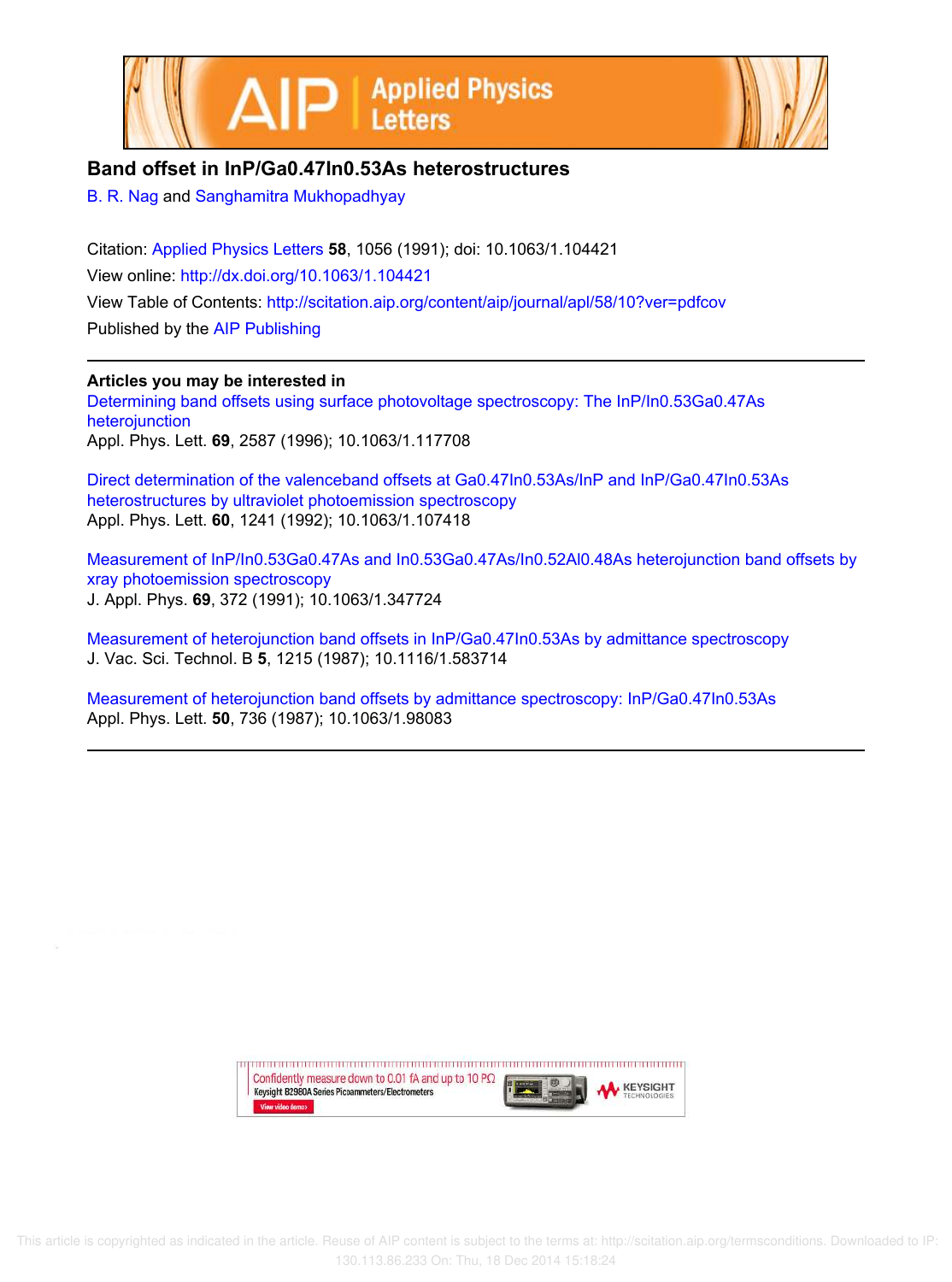## Band offset in  $InP/Ga_{0.47}In_{0.53}As$  heterostructures

B. R. Nag and Sanghamitra Mukhopadhyay Calcutta University, Calcutta 700 009, India

(Received 1 August 1990; accepted for publication 10 December 1990)

Energy levels in InP/Ga<sub>0.47</sub>In<sub>0.53</sub>As quantum wells are calculated after reformulating the energy-dependent effective mass to be used for taking into account the energy-band nonparabolicity of both constituents. The required value of the ratio of the conduction-band and valence-band discontinuities is found to be close to 2/3, in agreement with the value found by other methods. The value of the nonparabolicity factor is also found to be the same as that used in earlier transport studies.

The InP/ $Ga_{0.47}$ In<sub>0.53</sub>As quantum wells are being studied extensively, as the high electron mobility in  $Ga<sub>0.47</sub>In<sub>0.53</sub> As promises high-speed devices. One important$ parameter of this system is the ratio of the conductionband discontinuity,  $\Delta E_c$ , and the energy-gap discontinuity,  $\Delta E_{\rm g}$ , at the interfaces. Values derived for this parameter by different methods, however, do not agree and range between 0.25 and 0.65.'-" One method which has been extensively used, is the comparison of calculated values with experimental results on energy shift<sup>12-15</sup> in photoluminescence experiments. All other constants being known, the conduction-band discontinuity is chosen to fit the experimental results. The energy-band nonparabolicity is reported to be important in determining the position of the energy level and this parameter has also been derived<sup>3</sup> in some studies from analysis of photoluminescence data. The band nonparabolicity has, however, been treated in different ways by different workers<sup>16-18</sup> and there is no agreement in the literature about its effect on the energy levels. The purpose of this letter is to discuss this aspect of the problem and to reanalyze the published data to deduce a value of band-edge discontinuity.

Energy levels for the quantum wells are evaluated by solving the Schrödinger equation with the effective mass formalism, written below:

$$
\left(\frac{\hbar^2}{2m_i^*}\right)\left(\frac{d^2\psi_i}{dz^2}\right) + (E - E_{ci})\left[1 + \alpha_i(E - E_{ci})\right]\psi_i = 0, \quad (1)
$$

where  $m^*$  is the effective mass at the band edge,  $E_{c}$ , E is the energy,  $\alpha_i$  is the nonparabolicity parameter<sup>19</sup> and  $\psi_i$  is the wave function, i being the subscript to indicate the well or the barrier layer, It should be noted that this formalism has been used even for wells a few monolayers thick. Distinct photoluminescence peaks with 1.2 meV full width half maximum (FWHM) are obtained with such layers and it is estimated $^{20}$  that the interface is distinct to within 0.12 $a_0$  ( $a_0$  is the lattice constant). This result indicates that the energy-band concept remains valid, but whether the energy bands remain the same as in bulk is not clear. In the absence of any indication to the contrary, analysis is extended in this note down to such narrow wells with the bulk effective mass. Solution of the above equation is

$$
\psi_i = A_i \exp(ikz) + B_i \exp(-ikz), \qquad (2)
$$

where

$$
k_i^2 = (2m_i^*/\hbar^2)(E - E_{ci})[1 + \alpha_i(E - E_{ci})].
$$
 (3)

It may be noted that  $k_i$  is real in the well layer, but in the barrier layer it is imaginary for the confinement energies.

The constants  $A_i$  and  $B_i$  are required to be obtained by applying the boundary conditions,

(i) 
$$
\psi_B = 0
$$
 for  $|z| \to \infty$ ; (4)

(ii) 
$$
\psi_W = \psi_B \tag{5}
$$

and

(iii) 
$$
\frac{(\partial \psi_{W}/\partial z)}{m_{w}^{*}(E)} = \frac{(\partial \psi_{B}/\partial z)}{m_{B}^{*}(E)}
$$
 for  $|z| = L/2,$  (6)

the well width is taken to be  $L$ , the subscripts  $W$  an  $B$ indicate the well and the barrier layer, and z is taken to be zero at the center of the well.

The confusion in the literature is about  $m^*(E)$ , the energy-dependent effective mass. It should be noted that  $m^*(E)$  may be defined in the three following ways:

(i) Energy effective mass,

$$
m_{ie}^{*}(E) = \hbar^{2}k_{i}^{2}/[2(E - E_{ci})] = m_{i}^{*}(0)[1 + \alpha_{i}(E - E_{ci})],
$$
\n(7)

(ii) Velocity (also called optic) effective mass,

$$
m_w^*(E) = \frac{\hbar^2 k}{\nabla_k E} = m_i^*(0) \left[ 1 + 2\alpha_i (E - E_{ci}) \right],
$$
  
(iii) Acceleration effective mass,

$$
m_{ia}^{*}(E) = \hbar^{2}/(\nabla_{k})^{2}E \approx m_{i}^{*}(0)[1 + 6\alpha_{i}(E - E_{ci})].
$$
 (9)

All the three effective masses have been used in the literature, not only in the boundary condition but also for the evaluation of  $k_i$  from  $(E - E_{ci})$ . This is evidently a confusing situation and needs to be settled.

That energy effective mass is to be used for the determination of  $k_i$  from  $(E-E_{ci})$ , needs no further consideration, as this mass follows from the relation between  $k_i$  and  $(E-E_{ci})$ . On the other hand, the proper mass for the boundary condition is not clearly established, except that the acceleration effective mass has no relevance. Authors using the k $\cdot$ p perturbation method<sup>21</sup> for the analysis of nonparabolicity have concluded that the right mass is the energy effective mass. But, the energy effective mass does not ensure the continuance of current probability density. It has been argued<sup>22</sup> that this condition has no relevance as no current flows in the quantum well problem. On the

1056 Appl. Phys. Lett. 58 (lo), 11 March 1991 0003-6951/91/101056-03\$02.00 @ 1991 American institute of Physics 1056 This article is copyrighted as indicated in the article. Reuse of AIP content is subject to the terms at: http://scitation.aip.org/termsconditions. Downloaded to IP: 130.113.86.233 On: Thu, 18 Dec 2014 15:18:24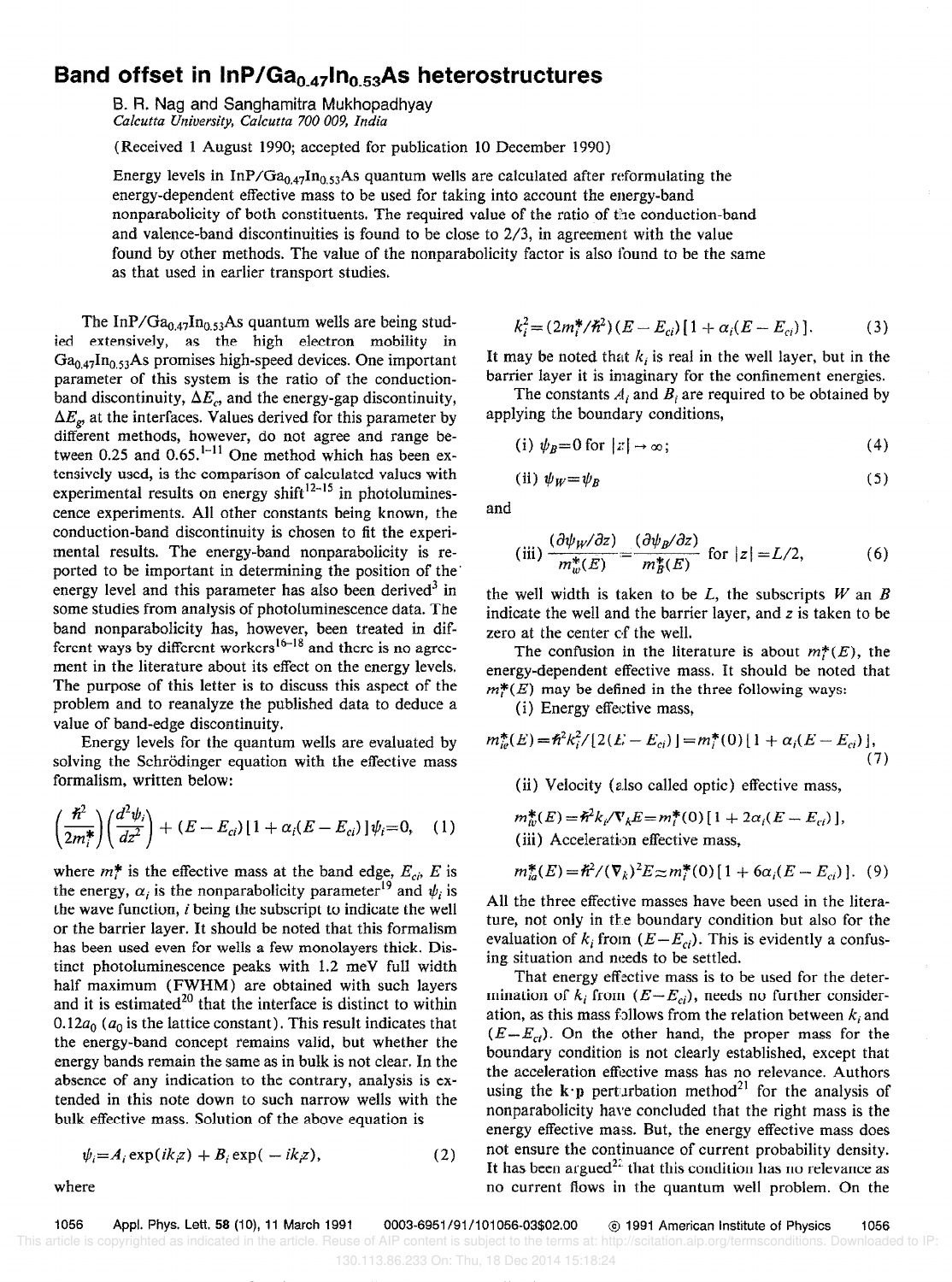other hand, for tunneling in barriers it has been argued<sup>23</sup> that the condition matches the phase velocity, and the requirement of group velocity is met when integration is carried out over different electron states for the evaluation of current density. These arguments justifying the applicability of energy effective mass in the boundary condition for the derivative are not acceptable as the boundary condition should not depend on the nature of the problem. In a single-barrier or double-barrier system, current flows through the system, and current due to an electron in the end contact layers is given by

$$
J = (e/\hbar)\nabla_k E = e\hbar k/m^*(E); m^*(E) = m^*(0)(1 + 2\alpha E).
$$
\n(10)

The continuity of current probability density, given by

$$
J = \left(\frac{i\hbar}{m^*(E)}\right) \left(\psi^* \frac{\partial \psi}{\partial z} - \psi \frac{\partial \psi^*}{\partial z}\right),\tag{11}
$$

is then ensured if  $m^*(E)$  is replaced by the velocity effective mass. It is, therefore, the velocity effective mass which is the right mass for the boundary condition for  $\frac{\partial \psi}{\partial z}$ . This conclusion is in disagreement with that from the  $\mathbf{k} \cdot \mathbf{p}$ theory and requires further examination of the  $\mathbf{k} \cdot \mathbf{p}$  theory. It also appears that a final decision would depend on the evidence of experiments and for that we have to depend on more accurate experimental results than presently available.

We present in Fig. 1 the values of energy shifts calculated with the following constants for electrons:

$$
m_W^* = 0.042m_0
$$
;  $m_B^* = 0.079m_0$ ;

$$
\alpha_W
$$
 = 1.167(eV)  $^{-1}$ ;  $\alpha_B$ =0.83(eV)  $^{-1}$ 

and for holes:

$$
m_W^* = 0.47m_0
$$
;  $m_B^* = 0.61m_0$ ;  $\alpha_W = \alpha_B = 0$ ;

 $m<sub>0</sub>$  is the free electron mass.

It was found that the results of earlier experiments were rather low and could not be fitted by using any reasonable value for  $\Delta E_c/\Delta E_g$ . These data are not shown in the figure. The results of more recent experiments shown in the figure may, however, be fitted mostly by taking  $\Delta E_c$  $\Delta E_{\varphi} = 0.4$ . It should be pointed out that the values of  $\alpha$ , used in the present analysis, is consistent with that used generally in the analysis of transport experiments.

Sauer et al.<sup>3</sup> fitted the experimental data using a value of 0.63 for  $\Delta E_c/\Delta E_g$  and a value of 3.3  $\times$  10<sup>-19</sup> m<sup>2</sup> for  $\gamma$  in the dispersion relation

$$
E - E_c = (\hbar^2 k^2 / 2m^*) (1 - \gamma k^2).
$$

This value for  $\gamma$  is equivalent to using for  $\alpha$ , a value of  $(2m^*/\hbar^2)\gamma = 0.366$ , which is far too low in comparison to the value used for the interpretation of transport experiments. This contradiction is really due to their use of the acceleration effective mass, which in effect underestimates the value of  $\alpha$ . This is evident by considering the expressions for  $m^*(E)$  given by (8) and (9). On using the value of  $\alpha$  used in the present analysis,  $\gamma$  turns out to be  $1.05 \times 10^{-18}$  m<sup>2</sup>, which is consistent with the value of



FIG. 1. Energy shift in InP/Ga<sub>0.47</sub>In<sub>0.53</sub>As quantum wells. Numbers on the curves give the value of the ratio of the conduction-band discontinuity and the energy-gap discontinuity. ( + ) Sauer et al. (see Ref. 3),  $(\bigtriangledown)$ Carey et al. (see Ref. 15), (O) Morony et al. (see Ref. 12), ( $\square$ ) Seifert *et al.* (see Ref. 13), and  $(\triangle)$  Morais *et al.* (see Ref. 14).

 $3.3 \times 10^{-19}$  m<sup>2</sup>, obtained for GaAs,<sup>24</sup> as  $\gamma$  is expected to be inversely proportional to the product of effective mass  $m^*$  and energy-band gap,  $E_{\varrho}$ .

It is also found that the value of  $\alpha$  obtained for GaAs by analyzing the tunneling data<sup>19</sup> for single barriers with the energy effective mass in the boundary condition is 0.835 (eV)<sup> $-1$ </sup>, which is higher than the value of 0.69  $(eV)^{-1}$  obtained from the analysis of transport experiments.<sup>25</sup> Since the energy effective mass overestimates  $\alpha$  in comparison to the velocity effective mass, this discrepancy is expected to be removed if the velocity effective mass is used in the boundary condition in the analysis of tunneling results.

In conclusion, it is found that the values of  $\Delta E_c / \Delta E_g$ and  $\alpha$  obtained for the InP/Ga<sub>0.47</sub>In<sub>0.53</sub>As system from the analysis of photoluminescence data are consistent with other experimental values if the velocity effective mass is used in the boundary condition and the energy effective mass is used for obtaining  $k_i$  from  $(E - E_{ci})$ .

1057 Appt. Phys. Lett., Vol. 58, No. 10, 11 March 1991 B. R. Nag and S. Mukhopadhyay 1057 This article is copyrighted as indicated in the article. Reuse of AIP content is subject to the terms at: http://scitation.aip.org/termsconditions. Downloaded to IP:

<sup>&#</sup>x27;P. E. Brunemeier, D. G. Deppe, and N. Holonyak, Jr., Appl. Phys. Lett. 46, 755 (1985).

<sup>&</sup>lt;sup>2</sup> J. H. Marsh, J. S. Roberts, and P. A. Claxton, Appl. Phys. Lett. 46, 1161 (1985).

<sup>&</sup>lt;sup>3</sup> R. Sauer, T. D. Harris, and W. T. Tsang, Phys. Rev. B 34, 9023 (1986).

<sup>4</sup>S. R. Forrest, P. H. Schrmidt, R. B. Wilson, and M. L. Kaplan, Appl. Phys. Lett. 45, 1199 (1984).